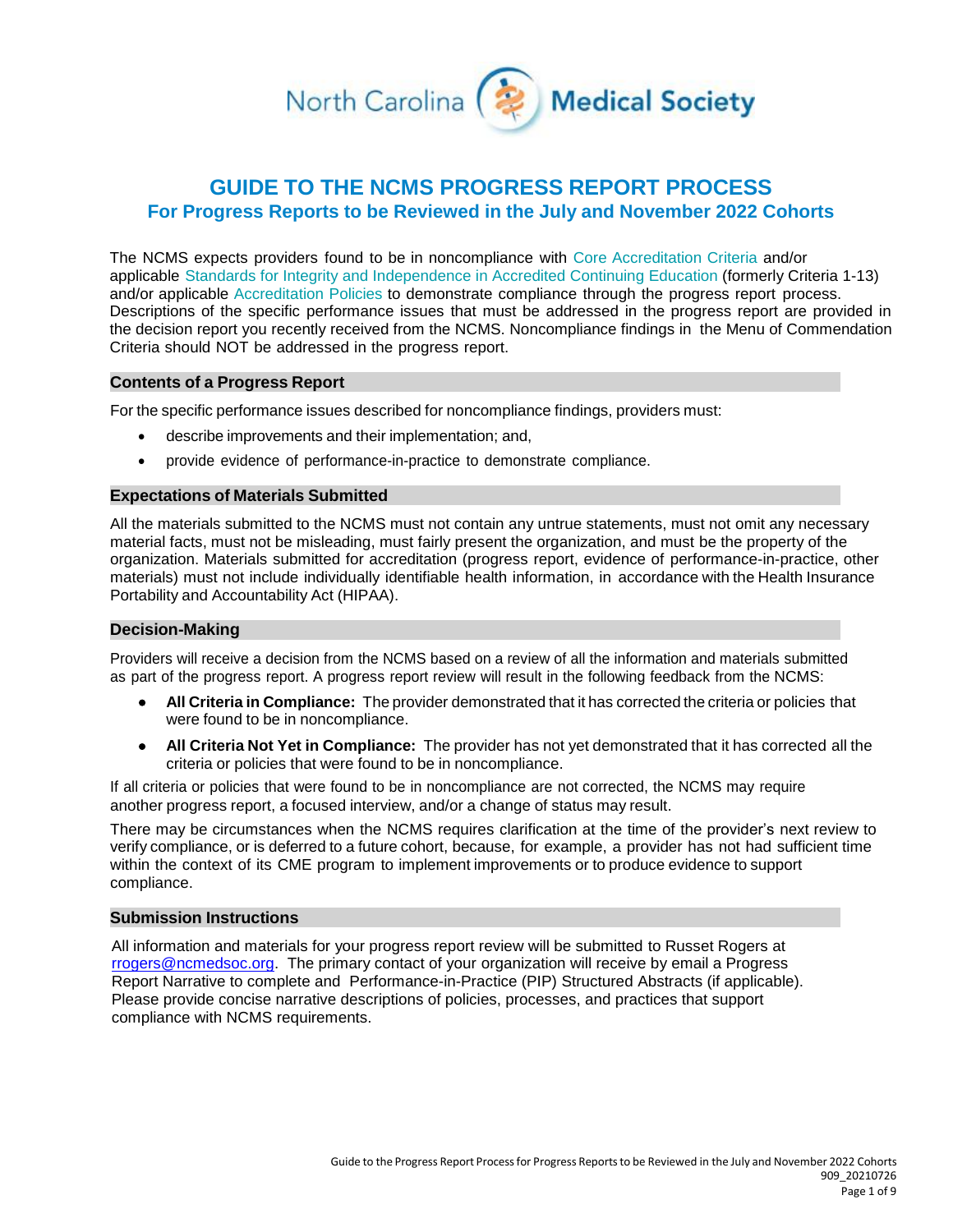Make all required submissions according to the NCMS's specifications and by established deadlines. Failure to do so may result in a delay in consideration of your progress report and/or a change of your organization's accreditation status. **Your submission must include:**

- a) In the Progress Report Self-Study Report form, narrative descriptions improvements made in specified areas of noncompliance in the [Core Accreditation Criteria a](https://www.accme.org/accreditation-rules/accreditation-criteria)nd/or applicable [Standards for Integrity and Independence](https://www.accme.org/accreditation-rules/standards-for-integrity-independence-accredited-ce/eligibility) in Accredited [Continuing](https://www.accme.org/accreditation-rules/standards-for-integrity-independence-accredited-ce/eligibility) Education (formerly Criteria 1-13) and/or applicable [Accreditation](https://www.accme.org/accreditation-rules/policies/cme-activity-and-attendance-records-retention) Policies; and,
- b) In the Performance-in-Practice Structured Abstract, evidence of performance-in-practice for each activity selected, if applicable.
	- Address only those criteria, standards, and/or policies found to be in noncompliance at the time of your last review.
	- If an activity that has been selected does not offer your organization an opportunity to present evidence that reflects the improvements you have implemented to ensure and demonstrate compliance, please contact the NCMS to discuss possible options in the sampling process.

# **Reporting Requirements for ACCME Accreditation Criteria/Standards/Policies**

The information below provides a guide for determining the content of the progress report to address noncompliance findings with [Core Accreditation Criteria a](https://www.accme.org/accreditation-rules/accreditation-criteria)nd/or applicable [Standards for Integrity and](https://www.accme.org/accreditation-rules/standards-for-integrity-independence-accredited-ce/eligibility) [Independence in Accredited Continuing Education \(](https://www.accme.org/accreditation-rules/standards-for-integrity-independence-accredited-ce/eligibility)SII) and/or applicable [Accreditation Policies](https://www.accme.org/accreditation-rules/policies/cme-activity-and-attendance-records-retention)**.** Responses should be developed in the context of the specific performance issue(s) identified in the decision report you recently received from the NCMS. Please contact NCMS staff if you have questions about what to includein your progress report.

| <b>CORE ACCREDITATION CRITERIA</b>                           |                                                                                                                                                                                                                                                                                                                                                              |  |  |
|--------------------------------------------------------------|--------------------------------------------------------------------------------------------------------------------------------------------------------------------------------------------------------------------------------------------------------------------------------------------------------------------------------------------------------------|--|--|
|                                                              | <b>CME Mission and Program Improvement</b>                                                                                                                                                                                                                                                                                                                   |  |  |
| <b>Mission</b><br>(formerly<br>Criterion 1)                  | If you received a finding of noncompliance in C1<br>In the Progress Report Narrative:<br><b>Enter</b> the expected results component of your CME mission statement. The expected<br>results must be articulated in terms of competence, performance, or patient outcomes.                                                                                    |  |  |
| <b>Program Analysis</b><br>(formerly<br>Criterion 12)        | If you received a finding of noncompliance in C12<br>In the Progress Report Narrative:<br>Describe your conclusions on the degree to which you have met the expected results of<br>your mission. These conclusions should be based on the data you have obtained in your<br>analysis of learner change across your overall program of accredited activities. |  |  |
| Program<br><b>Improvements</b><br>(formerly<br>Criterion 13) | If you received a finding of noncompliance in C13<br>In the Progress Report Narrative:<br><b>Describe</b> the needed or desired changes in the overall program required to improve on<br>your ability to meet your CME mission that have been identified, planned, and<br>implemented during the accreditation term.                                         |  |  |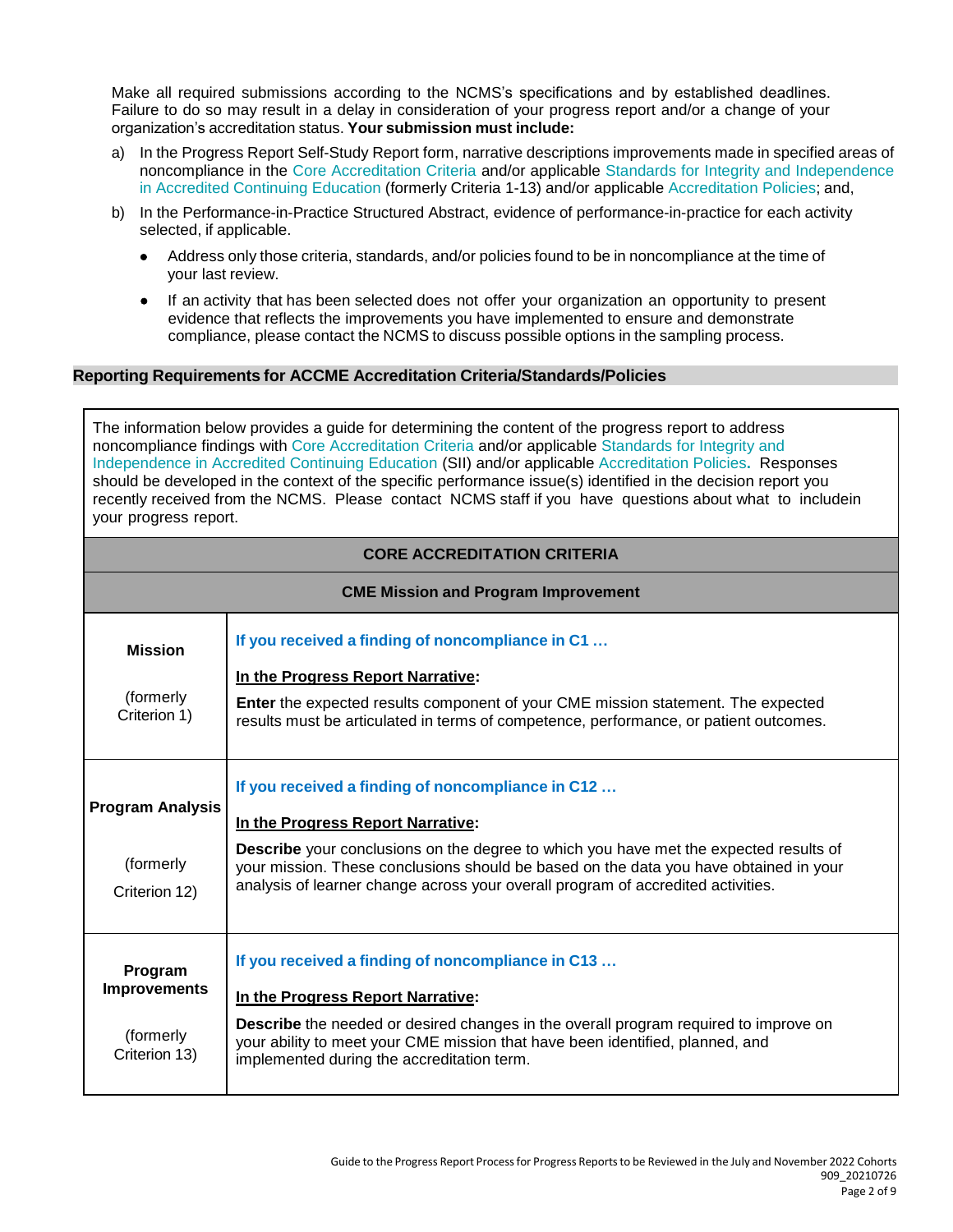| <b>Educational Planning and Evaluation</b> |                                                                                                                                                                                                                                                                                |
|--------------------------------------------|--------------------------------------------------------------------------------------------------------------------------------------------------------------------------------------------------------------------------------------------------------------------------------|
| <b>Educational Needs</b>                   | If you received a finding of noncompliance in C2                                                                                                                                                                                                                               |
|                                            | In the Progress Report Narrative:                                                                                                                                                                                                                                              |
| (formerly<br>Criterion 2)                  | <b>Describe</b> how your organization identifies the professional practice gaps of your learners<br>and the educational needs that underlie the practice gaps.                                                                                                                 |
|                                            | In each Progress Report Performance-in-Practice Structured:                                                                                                                                                                                                                    |
|                                            | <b>State</b> the professional practice gap(s) of your learners on which the activity was based                                                                                                                                                                                 |
|                                            | <b>Check</b> the educational need(s) that apply: knowledge; competence; performance.                                                                                                                                                                                           |
|                                            | State the educational need(s) that you determined to be the cause of the professional practice<br>$gap(s)$ .                                                                                                                                                                   |
|                                            |                                                                                                                                                                                                                                                                                |
| <b>Designed to</b><br>Change               | If you received a finding of noncompliance in C3                                                                                                                                                                                                                               |
|                                            | In the Progress Report Narrative:                                                                                                                                                                                                                                              |
| (formerly<br>Criterion 3)                  | <b>Describe</b> how your organization designs activities to change the competence,<br>performance, or patient outcomes of your learners.                                                                                                                                       |
|                                            | In each Progress Report Performance-in-Practice Structured Abstract:                                                                                                                                                                                                           |
|                                            | Explain what competence, performance, or patient outcome this activity was designed to<br>change.                                                                                                                                                                              |
| Appropriate<br><b>Formats</b>              | If you received a finding of noncompliance in C5                                                                                                                                                                                                                               |
|                                            | In the Progress Report Narrative:                                                                                                                                                                                                                                              |
| (formerly<br>Criterion 5)                  | <b>Explain</b> the basis for determining that the formats you choose are appropriate for the<br>setting, objectives, and desired results of your activities.                                                                                                                   |
|                                            | In each Progress Report Performance-in-Practice Structured Abstract:                                                                                                                                                                                                           |
|                                            | <b>Explain</b> why this educational format is appropriate for the activity.                                                                                                                                                                                                    |
|                                            | If you received a finding of noncompliance in C6                                                                                                                                                                                                                               |
| <b>Competencies</b>                        | In the Progress Report Narrative:                                                                                                                                                                                                                                              |
| (formerly<br>Criterion 6)                  | Describe how your activities/educational interventions are developed in the context of desirable<br>physician attributes.                                                                                                                                                      |
|                                            | In each Progress Report Performance-in-Practice Structured Abstract:                                                                                                                                                                                                           |
|                                            | Select the desirable physician attribute(s) this activity addresses. The list below includes the<br>Competencies of: ACGME/ABMS, Institute of Medicine, and Interprofessional Education<br>Collaborative, or you may enter other competencies recognized by your organization. |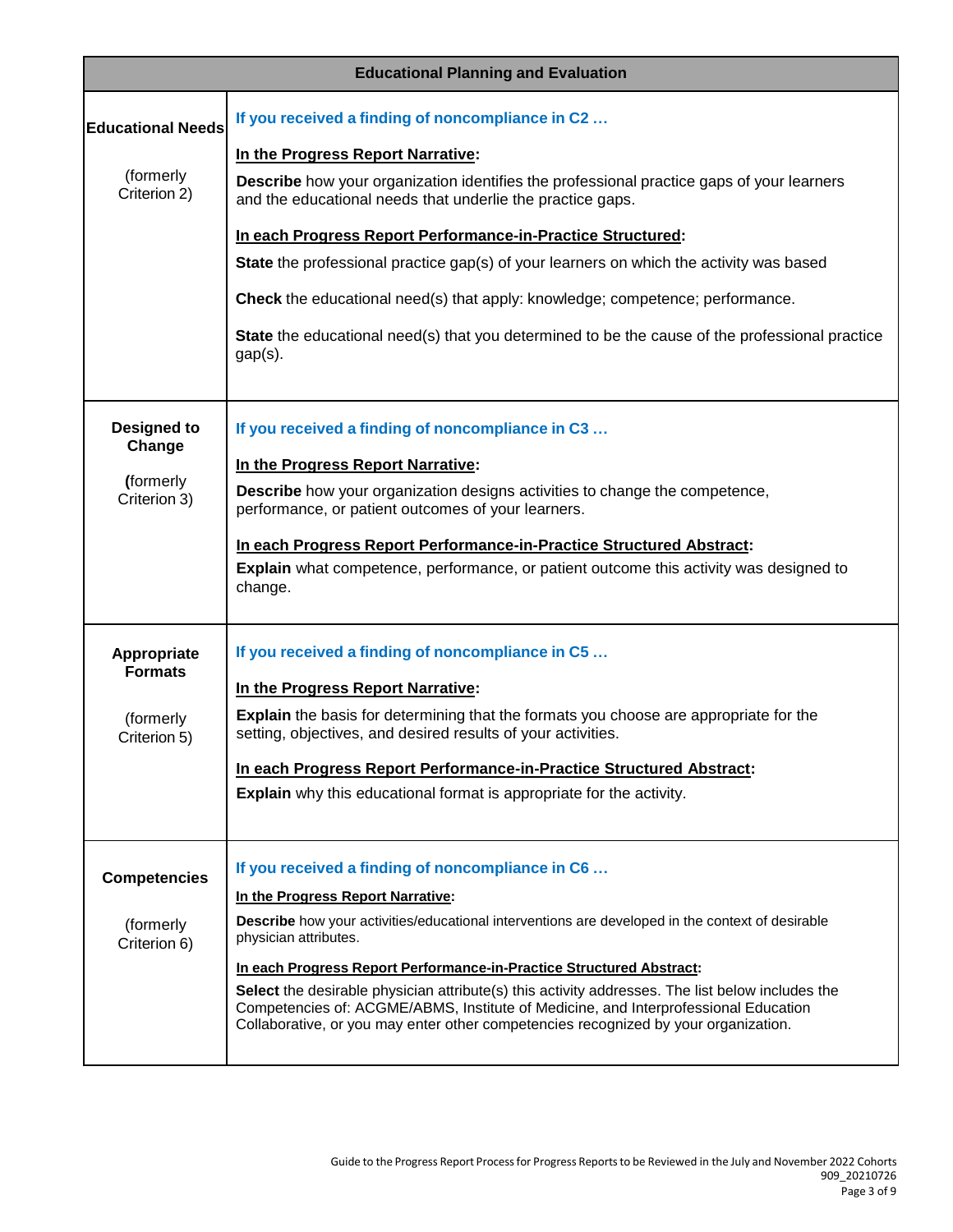| <b>Analyzes Change</b>     | If you received a finding of noncompliance in C11<br>In the Progress Report Narrative:                                                                                                                                                                                                                                                                                                                                                                                                                                                                        |
|----------------------------|---------------------------------------------------------------------------------------------------------------------------------------------------------------------------------------------------------------------------------------------------------------------------------------------------------------------------------------------------------------------------------------------------------------------------------------------------------------------------------------------------------------------------------------------------------------|
| (formerly<br>Criterion 11) | Describe the strategies you use to obtain data on change in learners' competence,<br>performance or patient outcomes and your conclusions as to whether or not you were able to<br>change learner competence, performance or patient outcomes across your overall program of<br>accredited activities.                                                                                                                                                                                                                                                        |
|                            | In each Progress Report Performance-in-Practice Structured Abstract:                                                                                                                                                                                                                                                                                                                                                                                                                                                                                          |
|                            | Describe the strategies used to obtain data or information about changes achieved in learners'<br>competence or performance or patient outcomes as a result of their participation in this activity,<br>including, for example, questions you asked the learner about changes in competence or<br>performance or other change data such as quality improvement or patient outcomes.<br>Attach the compiled or summative data or information generated from the activity about changes<br>achieved in learners' competence or performance or patient outcomes. |

|                                                                                                                               | <b>Standards for Integrity and Independence (SII)</b>                                                                                                                                                                                                                                                                                                                                                                                                                                                                                                                                                                                                                                                                                                                                                                                                                                                                                                                                                                                                                                                                                                                                                                                                                                                                                                                                                                                                                                                                                                                                                                                                                                                                                                                                                                                                                                                                                                                                                                                                                                                                                                                                                                                                                                                                                                                                                                                                                                                                                                                                                                                                                                                                                                 |
|-------------------------------------------------------------------------------------------------------------------------------|-------------------------------------------------------------------------------------------------------------------------------------------------------------------------------------------------------------------------------------------------------------------------------------------------------------------------------------------------------------------------------------------------------------------------------------------------------------------------------------------------------------------------------------------------------------------------------------------------------------------------------------------------------------------------------------------------------------------------------------------------------------------------------------------------------------------------------------------------------------------------------------------------------------------------------------------------------------------------------------------------------------------------------------------------------------------------------------------------------------------------------------------------------------------------------------------------------------------------------------------------------------------------------------------------------------------------------------------------------------------------------------------------------------------------------------------------------------------------------------------------------------------------------------------------------------------------------------------------------------------------------------------------------------------------------------------------------------------------------------------------------------------------------------------------------------------------------------------------------------------------------------------------------------------------------------------------------------------------------------------------------------------------------------------------------------------------------------------------------------------------------------------------------------------------------------------------------------------------------------------------------------------------------------------------------------------------------------------------------------------------------------------------------------------------------------------------------------------------------------------------------------------------------------------------------------------------------------------------------------------------------------------------------------------------------------------------------------------------------------------------------|
| <b>SII Standard 1:</b>                                                                                                        | If you received a finding of noncompliance in the CME Content Validation<br><b>Policy/ACCME Definition of CME and/or in C10</b>                                                                                                                                                                                                                                                                                                                                                                                                                                                                                                                                                                                                                                                                                                                                                                                                                                                                                                                                                                                                                                                                                                                                                                                                                                                                                                                                                                                                                                                                                                                                                                                                                                                                                                                                                                                                                                                                                                                                                                                                                                                                                                                                                                                                                                                                                                                                                                                                                                                                                                                                                                                                                       |
| <b>Ensure Content Is</b>                                                                                                      | In the Progress Report Narrative:                                                                                                                                                                                                                                                                                                                                                                                                                                                                                                                                                                                                                                                                                                                                                                                                                                                                                                                                                                                                                                                                                                                                                                                                                                                                                                                                                                                                                                                                                                                                                                                                                                                                                                                                                                                                                                                                                                                                                                                                                                                                                                                                                                                                                                                                                                                                                                                                                                                                                                                                                                                                                                                                                                                     |
| <b>Valid</b>                                                                                                                  | <b>Describe</b> how you ensure that the content of your CME activities and your accredited<br>CME program meet all four elements of Standard 1.                                                                                                                                                                                                                                                                                                                                                                                                                                                                                                                                                                                                                                                                                                                                                                                                                                                                                                                                                                                                                                                                                                                                                                                                                                                                                                                                                                                                                                                                                                                                                                                                                                                                                                                                                                                                                                                                                                                                                                                                                                                                                                                                                                                                                                                                                                                                                                                                                                                                                                                                                                                                       |
| (includes former<br><b>CME Clinical Content</b><br>Validation Policy/<br><b>ACCME Definition of</b><br>CME and part of<br>C10 | Accredited providers are responsible for ensuring that their education is fair and balanced and that any<br>clinical content presented supports safe, effective patient care.<br>All recommendations for patient care in accredited continuing education must be based on current<br>1.<br>science, evidence, and clinical reasoning, while giving a fair and balanced view of diagnostic and<br>therapeutic options.<br>All scientific research referred to, reported, or used in accredited education in support or justification<br>2.<br>of a patient care recommendation must conform to the generally accepted standards of experimental<br>design, data collection, analysis, and interpretation.<br>Although accredited continuing education is an appropriate place to discuss, debate, and explore new<br>3.<br>and evolving topics, these areas need to be clearly identified as such within the program and individual<br>presentations. It is the responsibility of accredited providers to facilitate engagement with these topics<br>without advocating for, or promoting, practices that are not, or not yet, adequately based on current<br>science, evidence, and clinical reasoning.<br>Organizations cannot be accredited if they advocate for unscientific approaches to diagnosis or<br>4.<br>therapy, or if their education promotes recommendations, treatment, or manners of practicing<br>healthcare that are determined to have risks or dangers that outweigh the benefits or are known to be<br>ineffective in the treatment of patients.<br>In each Progress Report Performance-in-Practice Structured Abstract:<br>Attach the required documentation described based on the type of the activity.<br>If the activity is an Internet, Journal-Based or Enduring Material CME activity: Upload the CME product itself, so<br>reviewers may experience the activity as your learners experience it. With your upload, provide a URL/link<br>to the activity and generic login(s) and password(s), if necessary for access. The product must be available<br>for review from the point of submission through the end of your current accreditation term. If internet activities<br>are no longer available online, you may provide access to an archived website. If this is not an option, then<br>screen shots are acceptable.<br>If the activity is a Regularly Scheduled Series (RSS): Upload a listing of the dates, faculty, location, and topics<br>of each session.<br>If the activity is any other type of activity: Upload the activity topics/content, e.g., agenda, brochure, program<br>book, or announcement. The documentation must include the nature and the scope of the content of the<br>CME activity. |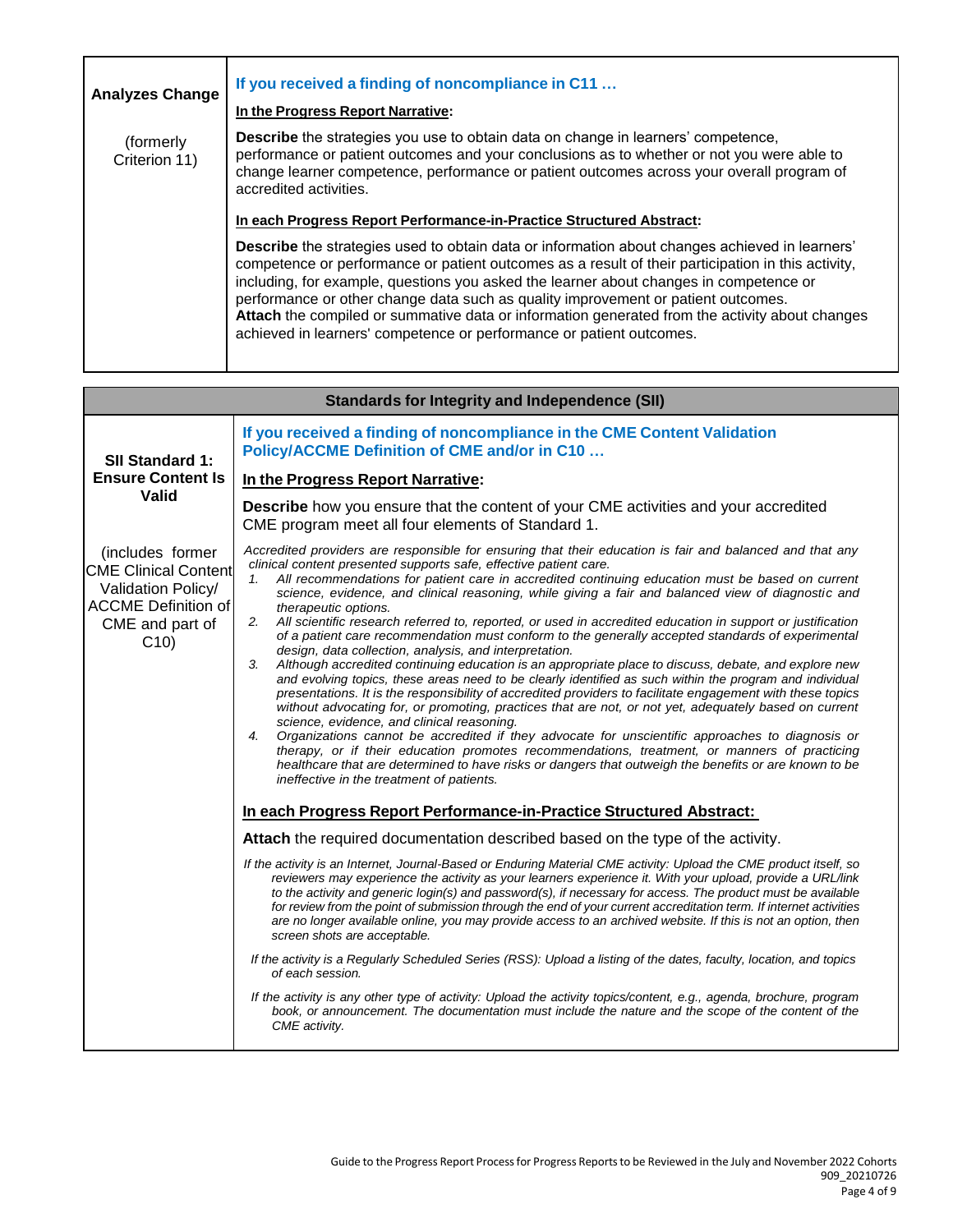| SII Standard 2:                                                                                    | If you received a finding of noncompliance in C7 (SCS 1) and/or in C10                                                                                                                                                                                                                                                                                                                                                                                                                                                                                                                                                                                                                                                                                                                                                |
|----------------------------------------------------------------------------------------------------|-----------------------------------------------------------------------------------------------------------------------------------------------------------------------------------------------------------------------------------------------------------------------------------------------------------------------------------------------------------------------------------------------------------------------------------------------------------------------------------------------------------------------------------------------------------------------------------------------------------------------------------------------------------------------------------------------------------------------------------------------------------------------------------------------------------------------|
| <b>Prevent</b><br><b>Commercial Bias &amp;</b>                                                     | In the Progress Report Narrative:                                                                                                                                                                                                                                                                                                                                                                                                                                                                                                                                                                                                                                                                                                                                                                                     |
| <b>Marketing in</b><br><b>Accredited CME</b><br>(includes parts)<br>of former<br>C7 SCS 1 and C10) | Accredited continuing education must protect learners from commercial bias and marketing.<br>The accredited provider must ensure that all decisions related to the planning, faculty selection,<br>1.<br>delivery, and evaluation of accredited education are made without any influence or involvement from<br>the owners and employees of an ineligible company.<br>Accredited education must be free of marketing or sales of products or services. Faculty must not<br>2.<br>actively promote or sell products or services that serve their professional or financial interests during<br>accredited education.<br>3.<br>The accredited provider must not share the names or contact information of learners with any ineligible<br>company or its agents without the explicit consent of the individual learner. |
|                                                                                                    | <b>Describe</b> how you ensure that the content of accredited activities and your accredited<br>CME program meet expectations of elements 1 AND 2 of Standard 2.                                                                                                                                                                                                                                                                                                                                                                                                                                                                                                                                                                                                                                                      |
|                                                                                                    | <b>Describe</b> what you do to ensure that names are not shared without the explicit consent of<br>learners.                                                                                                                                                                                                                                                                                                                                                                                                                                                                                                                                                                                                                                                                                                          |
|                                                                                                    | In each Progress Report Performance-in-Practice Structured Abstract:                                                                                                                                                                                                                                                                                                                                                                                                                                                                                                                                                                                                                                                                                                                                                  |
|                                                                                                    | Attest that the activity meets the expectations of all three elements of Standard 2.                                                                                                                                                                                                                                                                                                                                                                                                                                                                                                                                                                                                                                                                                                                                  |
| <b>SII Standard 3:</b>                                                                             | If you received a finding of noncompliance in C7 (SCS 1)                                                                                                                                                                                                                                                                                                                                                                                                                                                                                                                                                                                                                                                                                                                                                              |
| Identify, Mitigate,<br>and Disclose                                                                | In the Progress Report Narrative:                                                                                                                                                                                                                                                                                                                                                                                                                                                                                                                                                                                                                                                                                                                                                                                     |
| <b>Relevant Financial</b><br><b>Relationships</b>                                                  | Indicate if your organization uses employees or owners of ineligible companies in its<br>accredited activities. (Yes/No)                                                                                                                                                                                                                                                                                                                                                                                                                                                                                                                                                                                                                                                                                              |
| (includes)                                                                                         | If YES: Describe what you do to meet the expectations of Standard 3.2 (a-c).                                                                                                                                                                                                                                                                                                                                                                                                                                                                                                                                                                                                                                                                                                                                          |
| parts of former<br>C7 SCS 1<br>as well as<br>C7 SCS 2 and<br>C7 SCS 6.1 - 6.2)                     | Accredited providers must take the following steps when developing accredited continuing education.<br>Exclude owners or employees of ineligible companies: Review the information about financial<br>2.<br>relationships to identify individuals who are owners or employees of ineligible companies. These<br>individuals must be excluded from controlling content or participating as planners or faculty in<br>accredited education. There are three exceptions to this exclusion—employees of ineligible companies<br>can participate as planners or faculty in these specific situations:                                                                                                                                                                                                                      |
|                                                                                                    | When the content of the activity is not related to the business lines or products of their<br>a)<br>employer/company.                                                                                                                                                                                                                                                                                                                                                                                                                                                                                                                                                                                                                                                                                                 |
|                                                                                                    | When the content of the accredited activity is limited to basic science research, such as preclinical<br>b)<br>research and drug discovery, or the methodologies of research, and they do not make care<br>recommendations.<br>When they are participating as technicians to teach the safe and proper use of medical devices,<br>C)                                                                                                                                                                                                                                                                                                                                                                                                                                                                                  |
|                                                                                                    | and do not recommend whether or when a device is used.                                                                                                                                                                                                                                                                                                                                                                                                                                                                                                                                                                                                                                                                                                                                                                |
|                                                                                                    | In each Progress Report Performance-in-Practice Structured Abstract:                                                                                                                                                                                                                                                                                                                                                                                                                                                                                                                                                                                                                                                                                                                                                  |
|                                                                                                    | If employees/owners of ineligible companies WERE used in the activity and they met one<br>of the exceptions published by the ACCME to the requirements of Standard 3, describe<br>which exception and the rationale for including the activity under the exception.                                                                                                                                                                                                                                                                                                                                                                                                                                                                                                                                                   |
|                                                                                                    | <b>OR</b>                                                                                                                                                                                                                                                                                                                                                                                                                                                                                                                                                                                                                                                                                                                                                                                                             |
|                                                                                                    | If employees/owners of ineligible companies WERE NOT used in this activity, enter<br>"There were no employees/owners of ineligible companies used in this activity." into the<br>text box. (Narrative                                                                                                                                                                                                                                                                                                                                                                                                                                                                                                                                                                                                                 |
|                                                                                                    |                                                                                                                                                                                                                                                                                                                                                                                                                                                                                                                                                                                                                                                                                                                                                                                                                       |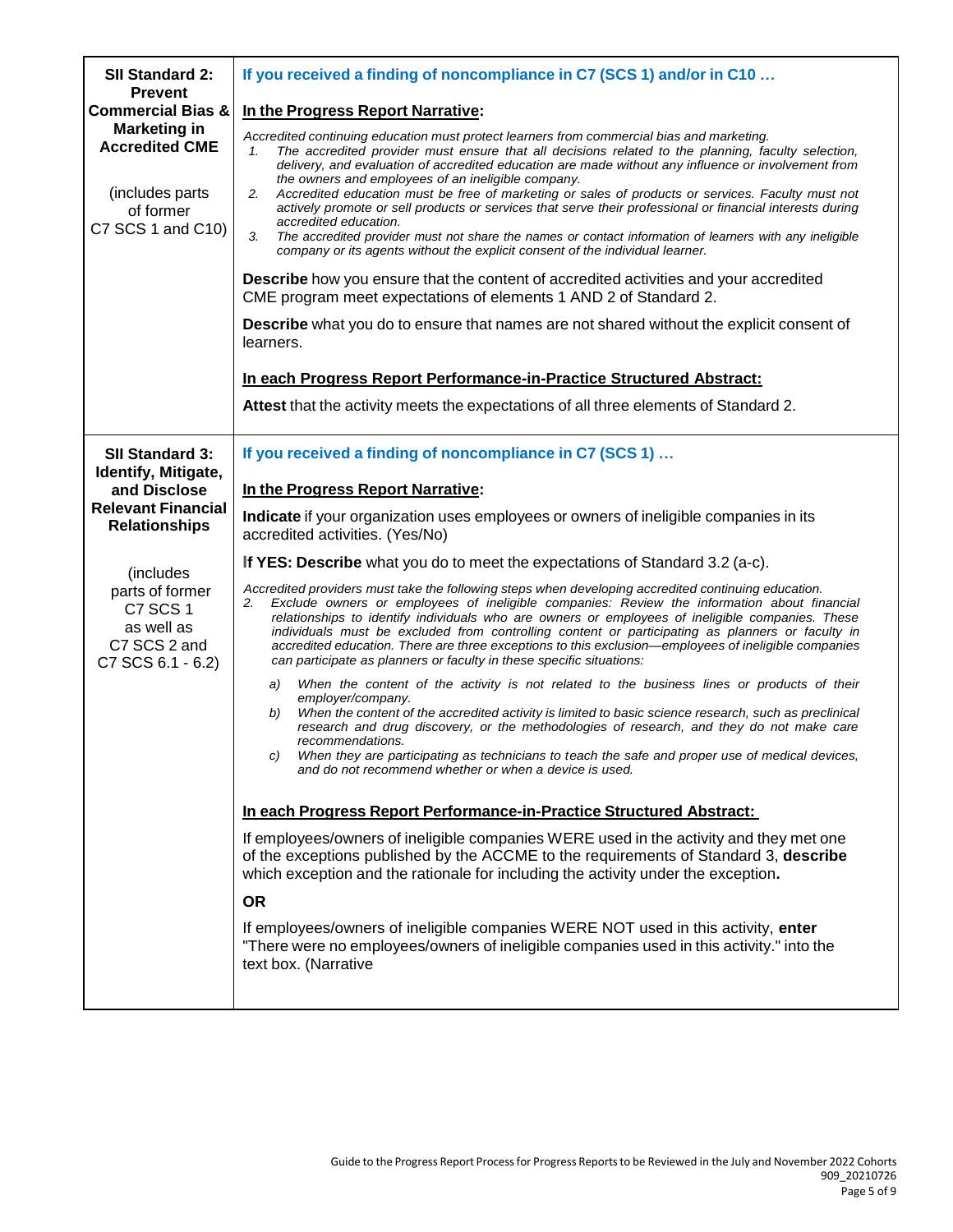| <b>SII Standard 3:</b><br>Identify, Mitigate,                               | If you received a finding of noncompliance in C7 (SCS 2.1), related to the<br>identification of relevant financial relationships                                                                                                                                                                                                                                                                                                                                                                                                                                                                                                                                                                                                                                                                                                                      |
|-----------------------------------------------------------------------------|-------------------------------------------------------------------------------------------------------------------------------------------------------------------------------------------------------------------------------------------------------------------------------------------------------------------------------------------------------------------------------------------------------------------------------------------------------------------------------------------------------------------------------------------------------------------------------------------------------------------------------------------------------------------------------------------------------------------------------------------------------------------------------------------------------------------------------------------------------|
| and Disclose<br><b>Relevant Financial</b>                                   | In the Progress Report Narrative:                                                                                                                                                                                                                                                                                                                                                                                                                                                                                                                                                                                                                                                                                                                                                                                                                     |
| <b>Relationships</b><br>(CONT.)<br>(Includes<br>parts of former<br>C7 SCS 1 | Accredited providers must take the following steps when developing accredited continuing education.<br>Collect information: Collect information from all planners, faculty, and others in control of educational<br>1)<br>content about all their financial relationships with ineligible companies within the prior 24 months. There<br>is no minimum financial threshold; individuals must disclose all financial relationships, regardless of the<br>amount, with ineligible companies. Individuals must disclose regardless of their view of the relevance<br>of the relationship to the education. Disclosure information must include:<br>The name of the ineligible company with which the person has a financial relationship.<br>a)<br>b)<br>The nature of the financial relationship. Examples of financial relationships include employee, |
| as well as<br>C7 SCS 2 and<br>C7 SCS 6.1 - 6.2)                             | researcher, consultant, advisor, speaker, independent contractor (including contracted research),<br>royalties or patent beneficiary, executive role, and ownership interest. Individual stocks and stock<br>options should be disclosed; diversified mutual funds do not need to be disclosed. Research<br>funding from ineligible companies should be disclosed by the principal or named investigator<br>even if that individual's institution receives the research grant and manages the funds.                                                                                                                                                                                                                                                                                                                                                  |
|                                                                             | <b>Describe</b> how you collect information from all planners, faculty, and others in control of<br>educational content about all their relevant financial relationships with ineligible<br>companies.                                                                                                                                                                                                                                                                                                                                                                                                                                                                                                                                                                                                                                                |
|                                                                             | <b>Describe</b> the process you use to determine which financial relationships are relevant to<br>the educational content.                                                                                                                                                                                                                                                                                                                                                                                                                                                                                                                                                                                                                                                                                                                            |
|                                                                             | In each Progress Report Performance-in-Practice Structured Abstract:                                                                                                                                                                                                                                                                                                                                                                                                                                                                                                                                                                                                                                                                                                                                                                                  |
|                                                                             | <b>Upload</b> a single completed example of the form $(s)$ , tool $(s)$ , or mechanism $(s)$ used to<br>identify relevant financial relationships of all individuals in control of content. If you use<br>different form(s), tool(s), or mechanism(s) within your process, upload a single copy<br>example of each version used. Do not submit more than a single example of each form<br>used. In each case, the example provided must be one that was actually completed by a<br>person in control of content for the activity.                                                                                                                                                                                                                                                                                                                     |
|                                                                             | Download and complete the spreadsheet linked here. Upload the spreadsheet as an<br>EXCEL file in the field provided. In the spreadsheet, provide the information indicated in each of<br>the five columns as follows. For everyone in control of content, list:                                                                                                                                                                                                                                                                                                                                                                                                                                                                                                                                                                                       |
|                                                                             | 1) the name of the individual, 2) the individual's role(s) (e.g., planner, reviewer, faculty, author, and/or other<br>roles in control of educational content) in the activity, 3) the name of the ACCME-defined ineligible<br>company(ies) with which the individual has a relevant financial relationship (or if the individual has no<br>relevant financial relationship(s), 4) the nature of the relationship(s), and 5) the mechanism(s) implemented<br>to mitigate all relevant financial relationships appropriate to the role(s) of the individuals in the activity.                                                                                                                                                                                                                                                                          |
| <b>SII Standard 3:</b><br>Identify, Mitigate,                               | If you received a finding of noncompliance in C7 (SCS 2.3), related to the mitigation<br>of relevant financial relationships / resolution of conflicts of interest                                                                                                                                                                                                                                                                                                                                                                                                                                                                                                                                                                                                                                                                                    |
| and Disclose<br><b>Relevant Financial</b>                                   | In the Progress Report Narrative                                                                                                                                                                                                                                                                                                                                                                                                                                                                                                                                                                                                                                                                                                                                                                                                                      |
| <b>Relationships</b><br>(CONT.)                                             | <b>Describe</b> the methods/steps you use to mitigate all relevant financial relationships<br>appropriate to the role(s) of individuals in control of content. Note that the methods/steps<br>used for planners are likely different than those used for faculty.                                                                                                                                                                                                                                                                                                                                                                                                                                                                                                                                                                                     |
| (Includes)<br>parts of former                                               | In each Progress Report Performance-in-Practice Structured Abstract:                                                                                                                                                                                                                                                                                                                                                                                                                                                                                                                                                                                                                                                                                                                                                                                  |
| C7 SCS 1<br>as well as<br>C7 SCS 2 and<br>C7 SCS 6.1 - 6.2)                 | <b>Download and complete</b> the spreadsheet linked here. Upload the spreadsheet as an<br>EXCEL file in the field provided. In the spreadsheet, provide the information indicated in each of<br>the five columns as follows. For everyone in control of content, list:                                                                                                                                                                                                                                                                                                                                                                                                                                                                                                                                                                                |
|                                                                             | 1) the name of the individual, 2) the individual's role(s) (e.g., planner, reviewer, faculty, author, and/or other<br>roles in control of educational content) in the activity, 3) the name of the ACCME-defined ineligible<br>company(ies) with which the individual has a relevant financial relationship (or if the individual has no<br>relevant financial relationship(s), 4) the nature of the relationship(s), and 5) the mechanism(s) implemented<br>to mitigate all relevant financial relationships appropriate to the role(s) of the individuals in the activity.                                                                                                                                                                                                                                                                          |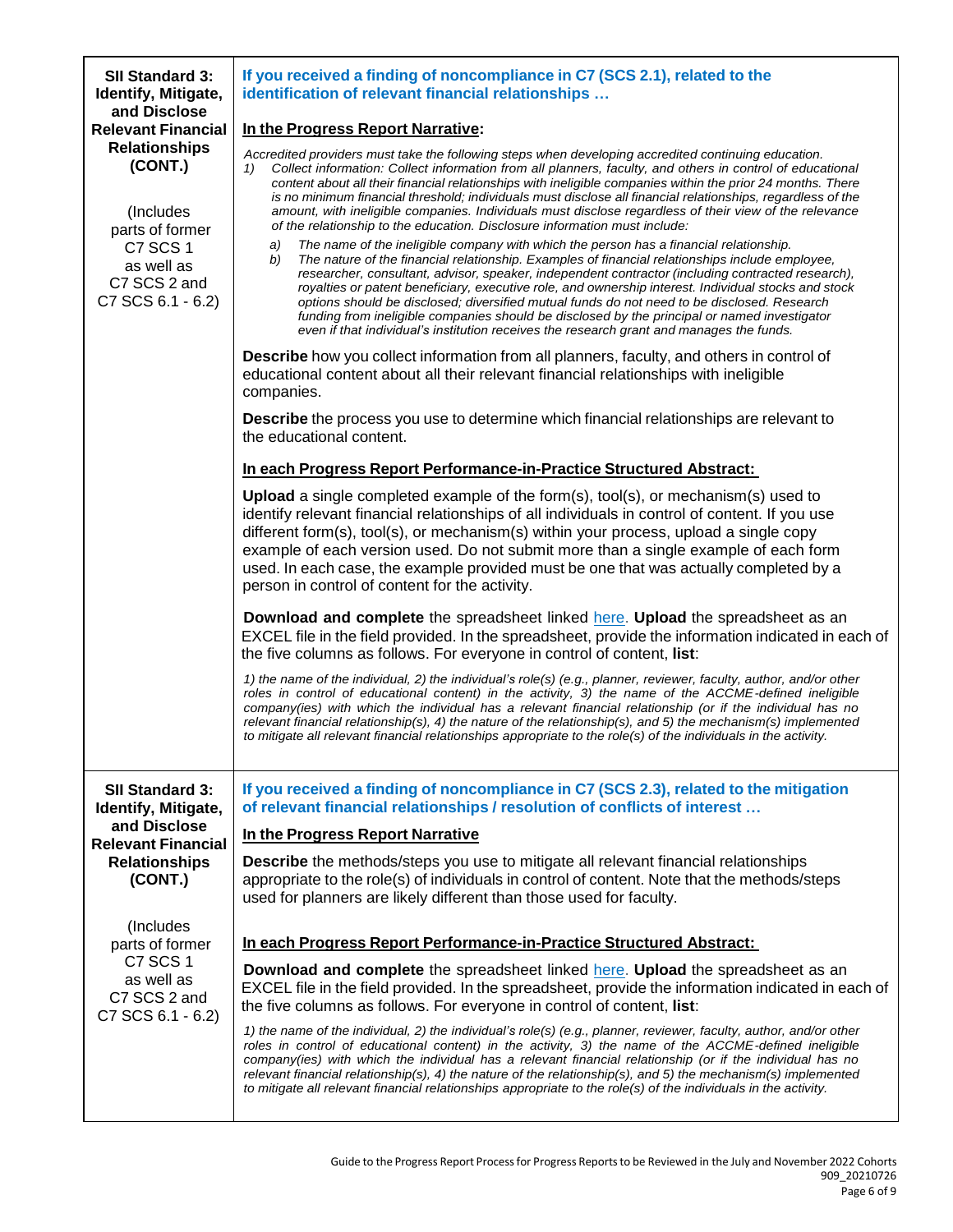| <b>SII Standard 3:</b><br>Identify, Mitigate,                                                                              | If you received a finding of noncompliance in C7 (SCS 1) and/or (SCS 6.1 - 6.2),<br>related to the disclosure of relevant financial relationships to learners                                                                                                                                                                                                                                                                                                                                                                                                                                                                                                                                                                                                                                                                                                                                                                                                                                                                                                                                                                                                                                                                                                                                                                                                                                                                                                                                                                                                                                                                                                                                                                                                                                                                                                                                                                                                                                                                                                                                                                                                                                                                                                                                                                                                                                                                                                                                                                                                                                                                                                                                                                                |
|----------------------------------------------------------------------------------------------------------------------------|----------------------------------------------------------------------------------------------------------------------------------------------------------------------------------------------------------------------------------------------------------------------------------------------------------------------------------------------------------------------------------------------------------------------------------------------------------------------------------------------------------------------------------------------------------------------------------------------------------------------------------------------------------------------------------------------------------------------------------------------------------------------------------------------------------------------------------------------------------------------------------------------------------------------------------------------------------------------------------------------------------------------------------------------------------------------------------------------------------------------------------------------------------------------------------------------------------------------------------------------------------------------------------------------------------------------------------------------------------------------------------------------------------------------------------------------------------------------------------------------------------------------------------------------------------------------------------------------------------------------------------------------------------------------------------------------------------------------------------------------------------------------------------------------------------------------------------------------------------------------------------------------------------------------------------------------------------------------------------------------------------------------------------------------------------------------------------------------------------------------------------------------------------------------------------------------------------------------------------------------------------------------------------------------------------------------------------------------------------------------------------------------------------------------------------------------------------------------------------------------------------------------------------------------------------------------------------------------------------------------------------------------------------------------------------------------------------------------------------------------|
| and Disclose<br><b>Relevant Financial</b>                                                                                  | In the Progress Report Narrative                                                                                                                                                                                                                                                                                                                                                                                                                                                                                                                                                                                                                                                                                                                                                                                                                                                                                                                                                                                                                                                                                                                                                                                                                                                                                                                                                                                                                                                                                                                                                                                                                                                                                                                                                                                                                                                                                                                                                                                                                                                                                                                                                                                                                                                                                                                                                                                                                                                                                                                                                                                                                                                                                                             |
| <b>Relationships</b><br>(CONT.)                                                                                            | <b>Describe</b> the ways you inform learners of the presence or absence of relevant financial<br>relationships of all individuals in control of content.                                                                                                                                                                                                                                                                                                                                                                                                                                                                                                                                                                                                                                                                                                                                                                                                                                                                                                                                                                                                                                                                                                                                                                                                                                                                                                                                                                                                                                                                                                                                                                                                                                                                                                                                                                                                                                                                                                                                                                                                                                                                                                                                                                                                                                                                                                                                                                                                                                                                                                                                                                                     |
| (Includes                                                                                                                  | In each Progress Report Performance-in-Practice Structured Abstract:                                                                                                                                                                                                                                                                                                                                                                                                                                                                                                                                                                                                                                                                                                                                                                                                                                                                                                                                                                                                                                                                                                                                                                                                                                                                                                                                                                                                                                                                                                                                                                                                                                                                                                                                                                                                                                                                                                                                                                                                                                                                                                                                                                                                                                                                                                                                                                                                                                                                                                                                                                                                                                                                         |
| parts of former<br>C7 SCS 1<br>as well as<br>C7 SCS 2 and<br>C7 SCS 6.1 - 6.2)                                             | Upload the information for disclosure of the presence or absence of relevant<br>financial relationships for all individuals in control of CME content, including the<br>statement that all relevant financial relationships were mitigated, as presented to<br>learners.                                                                                                                                                                                                                                                                                                                                                                                                                                                                                                                                                                                                                                                                                                                                                                                                                                                                                                                                                                                                                                                                                                                                                                                                                                                                                                                                                                                                                                                                                                                                                                                                                                                                                                                                                                                                                                                                                                                                                                                                                                                                                                                                                                                                                                                                                                                                                                                                                                                                     |
| SII Standard 4:<br><b>Manage</b><br><b>Commercial</b><br><b>Support</b><br>(includes former<br>C7 SCS 6.3 - 6.5<br>and C8) | If you received a finding of noncompliance in C8 and/or C7 (SCS 6.3 - 6.5)<br>Accredited providers that choose to accept commercial support (defined as financial or in-kind support from<br>ineligible companies) are responsible for ensuring that the education remains independent of the ineligible<br>company and that the support does not result in commercial bias or commercial influence in the education.<br>The support does not establish a financial relationship between the ineligible company and planners, faculty,<br>and others in control of content of the education.<br>1.<br>Decision-making and disbursement: The accredited provider must make all decisions regarding the<br>receipt and disbursement of the commercial support.<br>Ineligible companies must not pay directly for any of the expenses related to the education or the<br>C)<br>learners.<br>The accredited provider may use commercial support to fund honoraria or travel expenses of<br>d)<br>planners, faculty, and others in control of content for those roles only.<br>The accredited provider must not use commercial support to pay for travel, lodging, honoraria, or<br>e)<br>personal expenses for individual learners or groups of learners in accredited education.<br>The accredited provider may use commercial support to defray or eliminate the cost of the<br>f)<br>education for all learners.<br>Agreement: The terms, conditions, and purposes of the commercial support must be documented in<br>2.<br>an agreement between the ineligible company and the accredited provider. The agreement must be<br>executed prior to the start of the accredited education. An accredited provider can sign onto an<br>existing agreement between an accredited provider and a commercial supporter by indicating its<br>acceptance of the terms, conditions, and amount of commercial support it will receive.<br>3.<br>Accountability: The accredited provider must keep a record of the amount or kind of commercial<br>support received and how it was used, and must produce that accounting, upon request, by the<br>accrediting body or by the ineligible company that provided the commercial support.<br>4.<br>Disclosure to learners: The accredited provider must disclose to the learners the name(s) of the<br>ineligible company(ies) that gave the commercial support, and the nature of the support if it was in-kind,<br>prior to the learners engaging in the education. Disclosure must not include the ineligible companies'<br>corporate or product logos, trade names, or product group messages.<br>In the Progress Report Narrative:<br>Indicate if your organization accepts commercial support. (Yes/No) |
|                                                                                                                            | If YES: Describe what you do to meet the expectations of all four elements of Standard 4.                                                                                                                                                                                                                                                                                                                                                                                                                                                                                                                                                                                                                                                                                                                                                                                                                                                                                                                                                                                                                                                                                                                                                                                                                                                                                                                                                                                                                                                                                                                                                                                                                                                                                                                                                                                                                                                                                                                                                                                                                                                                                                                                                                                                                                                                                                                                                                                                                                                                                                                                                                                                                                                    |
|                                                                                                                            | In each Progress Report Performance-in-Practice Structured Abstract:                                                                                                                                                                                                                                                                                                                                                                                                                                                                                                                                                                                                                                                                                                                                                                                                                                                                                                                                                                                                                                                                                                                                                                                                                                                                                                                                                                                                                                                                                                                                                                                                                                                                                                                                                                                                                                                                                                                                                                                                                                                                                                                                                                                                                                                                                                                                                                                                                                                                                                                                                                                                                                                                         |
|                                                                                                                            | Indicate if the activity received commercial support. (Yes/No)                                                                                                                                                                                                                                                                                                                                                                                                                                                                                                                                                                                                                                                                                                                                                                                                                                                                                                                                                                                                                                                                                                                                                                                                                                                                                                                                                                                                                                                                                                                                                                                                                                                                                                                                                                                                                                                                                                                                                                                                                                                                                                                                                                                                                                                                                                                                                                                                                                                                                                                                                                                                                                                                               |
|                                                                                                                            | If the activity was commercially supported                                                                                                                                                                                                                                                                                                                                                                                                                                                                                                                                                                                                                                                                                                                                                                                                                                                                                                                                                                                                                                                                                                                                                                                                                                                                                                                                                                                                                                                                                                                                                                                                                                                                                                                                                                                                                                                                                                                                                                                                                                                                                                                                                                                                                                                                                                                                                                                                                                                                                                                                                                                                                                                                                                   |
|                                                                                                                            | <b>Complete</b> the table provided, listing the name(s) of the commercial supporter(s) of<br>1)<br>the activity and the dollar value of any monetary commercial support and/or indicate<br>non-monetary (in-kind) support.                                                                                                                                                                                                                                                                                                                                                                                                                                                                                                                                                                                                                                                                                                                                                                                                                                                                                                                                                                                                                                                                                                                                                                                                                                                                                                                                                                                                                                                                                                                                                                                                                                                                                                                                                                                                                                                                                                                                                                                                                                                                                                                                                                                                                                                                                                                                                                                                                                                                                                                   |
|                                                                                                                            | 2) Upload each executed commercial support (monetary and non-monetary) agreement<br>for the activity.                                                                                                                                                                                                                                                                                                                                                                                                                                                                                                                                                                                                                                                                                                                                                                                                                                                                                                                                                                                                                                                                                                                                                                                                                                                                                                                                                                                                                                                                                                                                                                                                                                                                                                                                                                                                                                                                                                                                                                                                                                                                                                                                                                                                                                                                                                                                                                                                                                                                                                                                                                                                                                        |
|                                                                                                                            | 3) Upload the information for disclosure of commercial support (monetary and non-<br>monetary), as presented to learners.                                                                                                                                                                                                                                                                                                                                                                                                                                                                                                                                                                                                                                                                                                                                                                                                                                                                                                                                                                                                                                                                                                                                                                                                                                                                                                                                                                                                                                                                                                                                                                                                                                                                                                                                                                                                                                                                                                                                                                                                                                                                                                                                                                                                                                                                                                                                                                                                                                                                                                                                                                                                                    |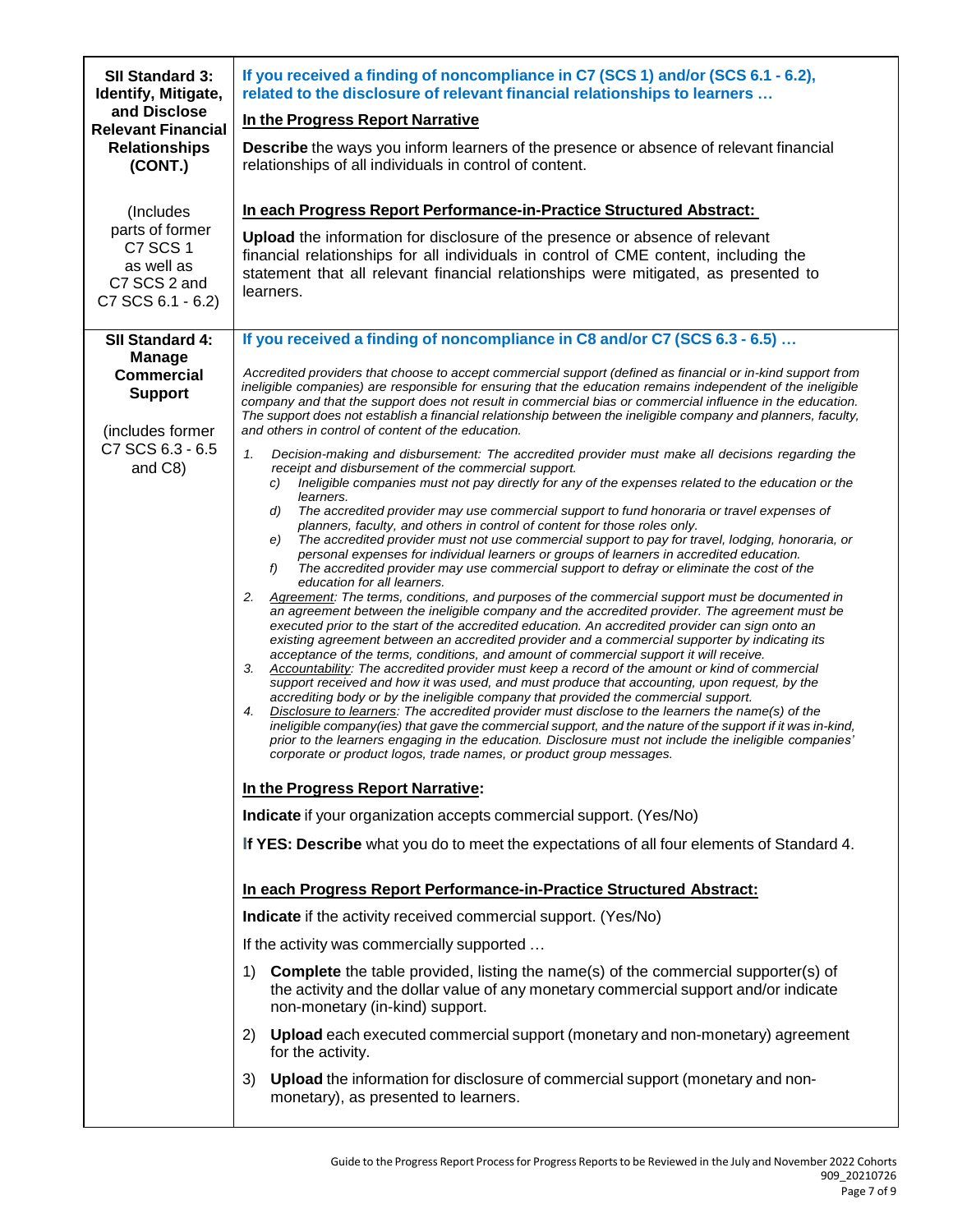| <b>Standard 5:</b><br><b>Manage Ancillary</b>                  | If you received a finding of noncompliance in C9 (SCS 4.1 - 4.4)                                                                                                                                                                                                                                                                                                                                                                                                                                                                                                                                                                                                                                                                                                                                                                                                                                                                                                                                                                                                                                                                                                                                                                                                                                                                                                                                                                                                                                                                                                                                                                                                                                                                                                                                                                                                                                                                          |
|----------------------------------------------------------------|-------------------------------------------------------------------------------------------------------------------------------------------------------------------------------------------------------------------------------------------------------------------------------------------------------------------------------------------------------------------------------------------------------------------------------------------------------------------------------------------------------------------------------------------------------------------------------------------------------------------------------------------------------------------------------------------------------------------------------------------------------------------------------------------------------------------------------------------------------------------------------------------------------------------------------------------------------------------------------------------------------------------------------------------------------------------------------------------------------------------------------------------------------------------------------------------------------------------------------------------------------------------------------------------------------------------------------------------------------------------------------------------------------------------------------------------------------------------------------------------------------------------------------------------------------------------------------------------------------------------------------------------------------------------------------------------------------------------------------------------------------------------------------------------------------------------------------------------------------------------------------------------------------------------------------------------|
| <b>Activities Offered</b><br>in Conjunction<br>with Accredited | Accredited providers are responsible for ensuring that education is separate from marketing by ineligible<br>companies—including advertising, sales, exhibits, and promotion—and from nonaccredited education<br>offered in conjunction with accredited continuing education.                                                                                                                                                                                                                                                                                                                                                                                                                                                                                                                                                                                                                                                                                                                                                                                                                                                                                                                                                                                                                                                                                                                                                                                                                                                                                                                                                                                                                                                                                                                                                                                                                                                             |
| <b>Continuing</b><br><b>Education</b>                          | Arrangements to allow ineligible companies to market or exhibit in association with accredited<br>1.<br>education must not:<br>a) Influence any decisions related to the planning, delivery, and evaluation of the education.                                                                                                                                                                                                                                                                                                                                                                                                                                                                                                                                                                                                                                                                                                                                                                                                                                                                                                                                                                                                                                                                                                                                                                                                                                                                                                                                                                                                                                                                                                                                                                                                                                                                                                             |
| (includes former<br>$C9$ SCS $4.1 - 4.4$ )                     | b) Interfere with the presentation of the education.<br>c) Be a condition of the provision of financial or in-kind support from ineligible companies for the<br>education.                                                                                                                                                                                                                                                                                                                                                                                                                                                                                                                                                                                                                                                                                                                                                                                                                                                                                                                                                                                                                                                                                                                                                                                                                                                                                                                                                                                                                                                                                                                                                                                                                                                                                                                                                                |
|                                                                | 2.<br>The accredited provider must ensure that learners can easily distinguish between accredited<br>education and other activities.<br>a) Live continuing education activities: Marketing, exhibits, and nonaccredited education developed<br>by or with influence from an ineligible company or with planners or faculty with unmitigated<br>financial relationships must not occur in the educational space within 30 minutes before or after<br>an accredited education activity. Activities that are part of the event but are not accredited for<br>continuing education must be clearly labeled and communicated as such.<br>b) Print, online, or digital continuing education activities: Learners must not be presented with<br>marketing while engaged in the accredited education activity. Learners must be able to engage<br>with the accredited education without having to click through, watch, listen to, or be presented<br>with product promotion or product-specific advertisement.<br>Educational materials that are part of accredited education (such as slides, abstracts, handouts,<br>evaluation mechanisms, or disclosure information) must not contain any marketing produced by<br>or for an ineligible company, including corporate or product logos, trade names, or product group<br>messages.<br>d) Information distributed about accredited education that does not include educational content,<br>such as schedules and logistical information, may include marketing by or for an ineligible<br>company.<br>Ineligible companies may not provide access to, or distribute, accredited education to learners.<br>3.<br>In the Progress Report Narrative:<br>Indicate if your organization offers ancillary activities, including advertising, sales,<br>exhibits, or promotion for ineligible companies and/or nonaccredited education in<br>conjunction with your accredited CE activities? (Yes/No) |
|                                                                | If YES: Describe what you do to meet expectations of all three elements of Standard 5.                                                                                                                                                                                                                                                                                                                                                                                                                                                                                                                                                                                                                                                                                                                                                                                                                                                                                                                                                                                                                                                                                                                                                                                                                                                                                                                                                                                                                                                                                                                                                                                                                                                                                                                                                                                                                                                    |
|                                                                | In each Progress Report Performance-in-Practice Structured Abstract:                                                                                                                                                                                                                                                                                                                                                                                                                                                                                                                                                                                                                                                                                                                                                                                                                                                                                                                                                                                                                                                                                                                                                                                                                                                                                                                                                                                                                                                                                                                                                                                                                                                                                                                                                                                                                                                                      |
|                                                                | <b>Upload</b> the required documentation described based on the type of the activity as<br>requested in the SII Standard 1 section of the Performance-in-Practice Structured<br>Abstract.                                                                                                                                                                                                                                                                                                                                                                                                                                                                                                                                                                                                                                                                                                                                                                                                                                                                                                                                                                                                                                                                                                                                                                                                                                                                                                                                                                                                                                                                                                                                                                                                                                                                                                                                                 |
|                                                                | If the activity is an Internet, Journal-Based or Enduring Material CME activity: Upload the CME product itself,<br>so reviewers may experience the activity as your learners experience it. With your upload, provide a<br>URL/link to the activity and generic login(s) and password(s), if necessary for access. The product must<br>be available for review from the point of submission through the end of your current accreditation term. If<br>internet activities are no longer available online, you may provide access to an archived website. If this is<br>not an option, then screen shots are acceptable.                                                                                                                                                                                                                                                                                                                                                                                                                                                                                                                                                                                                                                                                                                                                                                                                                                                                                                                                                                                                                                                                                                                                                                                                                                                                                                                   |
|                                                                | If the activity is a Regularly Scheduled Series (RSS): Upload a listing of the dates, faculty, location, and topics<br>of each session.                                                                                                                                                                                                                                                                                                                                                                                                                                                                                                                                                                                                                                                                                                                                                                                                                                                                                                                                                                                                                                                                                                                                                                                                                                                                                                                                                                                                                                                                                                                                                                                                                                                                                                                                                                                                   |
|                                                                | If the activity is any other type of activity: Upload the activity topics/content, e.g., agenda, brochure,<br>program book, or announcement. The documentation must include the nature and the scope of the content<br>of the CME activity.                                                                                                                                                                                                                                                                                                                                                                                                                                                                                                                                                                                                                                                                                                                                                                                                                                                                                                                                                                                                                                                                                                                                                                                                                                                                                                                                                                                                                                                                                                                                                                                                                                                                                               |
|                                                                |                                                                                                                                                                                                                                                                                                                                                                                                                                                                                                                                                                                                                                                                                                                                                                                                                                                                                                                                                                                                                                                                                                                                                                                                                                                                                                                                                                                                                                                                                                                                                                                                                                                                                                                                                                                                                                                                                                                                           |